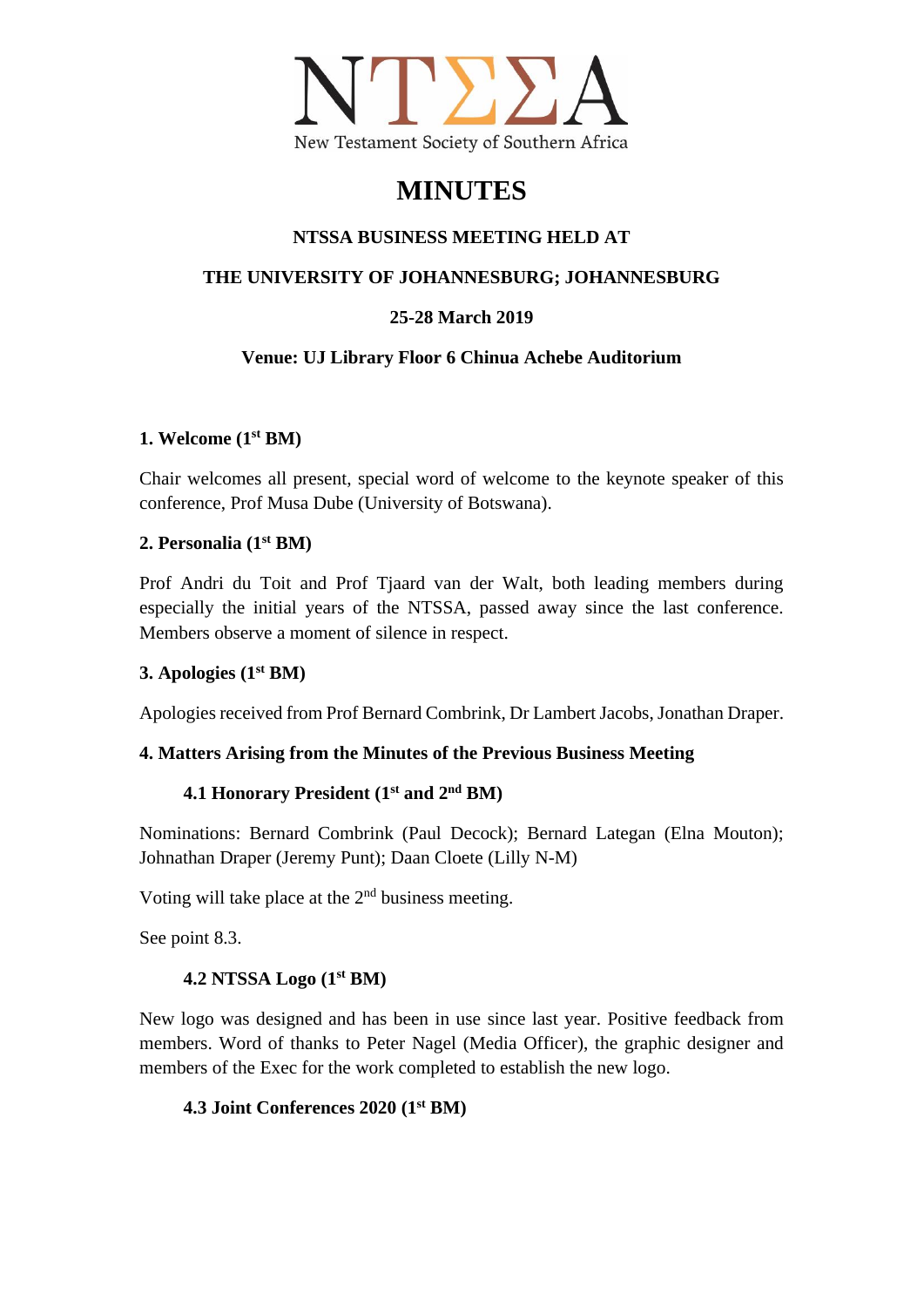

The 2020 NTSSA conference is scheduled to be organized by the Early Christian Studies subgroup. Following up on last year's discussion at the BM on the Joint Conference (JC), discussion now continues.

Peter Nagel (NTSSA representative on the JC committee) gives feedback in the form of specific questions: 1) Are we willing to participate in the JC? 2) If yes, do we have a specific theme of our own? 3) Will we require additional slots, above and beyond given sessions? 4) Are there specific themes or topics that we feel can be dealt with in workshop setting with other societies?

Marius Nel confirms the following information: there is an overall JC theme, and societies are allowed to have their own theme and slots. Members should note that the date of the JC is different from the normal NTSSA conference dates, set for Monday, 29 June – Friday, 3 July 2020.

*Decision: Chris de Wet, Gerhard vd Heever, Peter Nagel, Lilly Nortje-Meyer will meet to discuss possibilities for hosting NTSSA conference as part of JC, before the 2 nd business meeting.*

### **4.4 Keynote Speaker: Panel Discussion (1st BM)**

Prof Musa Dube will participate in the panel discussion on movies to be screened on Tuesday afternoon (26 March 2019), namely *The Wound* and *Kanarie*.

### **5. Approval of the Minutes (2nd BM)**

Minutes approved by the meeting (proposed by L Howes, seconded by P Nagel)

### **6. Transformation - discussion (1st and 2nd BM)**

#### 1 st BM

Following on the chair's letter to NTSSA members earlier on transformation in the NTSSA, a discussion is suggested on what transformation is, and how this will take place and be organized in the NTSSA. As a society, the members of the society determine what happens in the society. The chair strongly appeals to all members to partake in this process.

The floor is opened for comments, which include:

- Themes of conferences need to be representative.
- Be reflexive as a society and ask critical questions why do black bodies move to the margins of the space – ask the whys? Who is here? What causes certain people not to participate? Systemic challenges need to be addressed.
- How do we proceed from here? Need to move forward.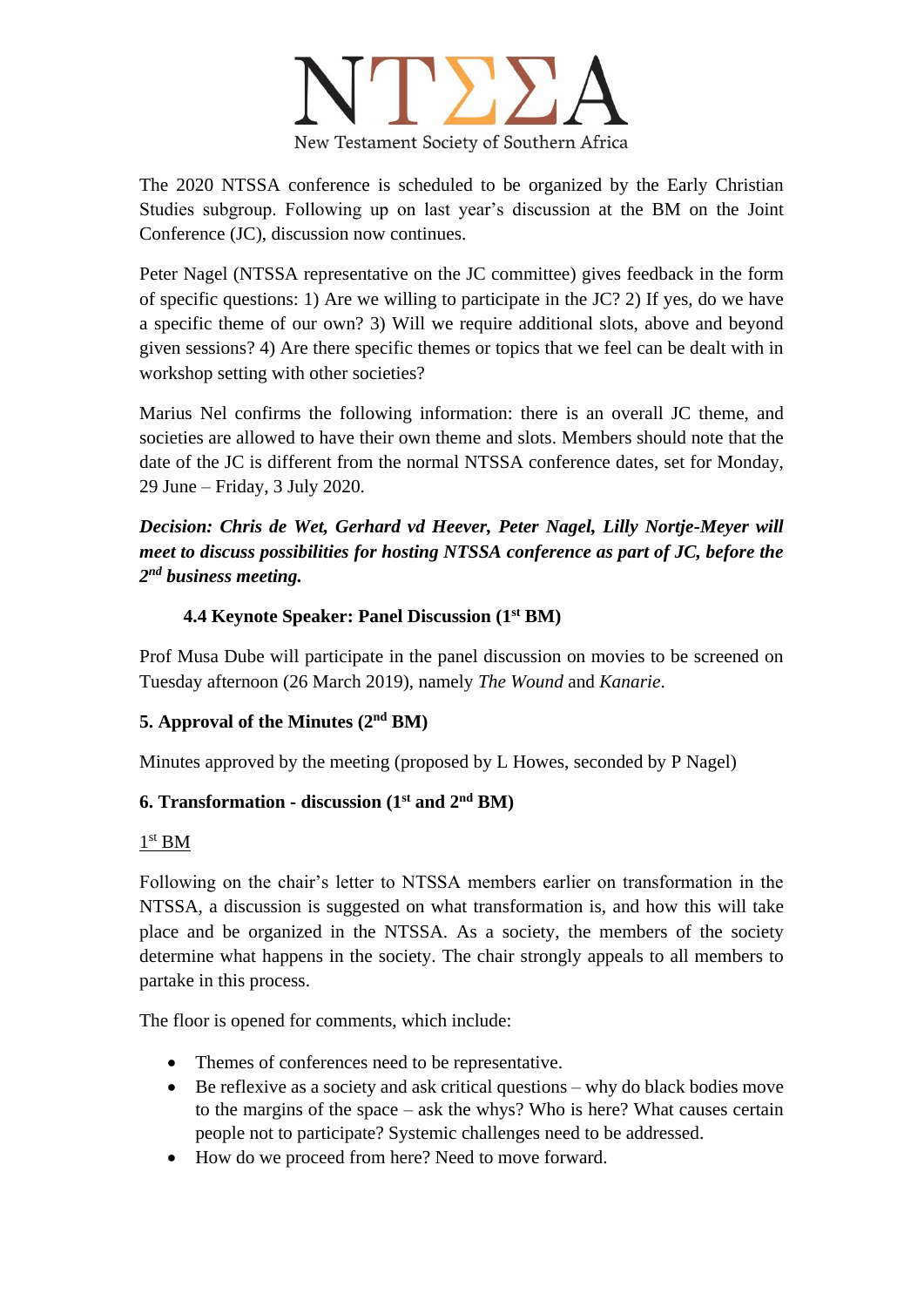

- Transformation in the society needs to be a critical point of reflection, as well as the relation between transformation in institutions and practicality of how the society looks and functions.
- It is complex and the magnitude cannot be addressed in a short period of time. The discussion must not be shut down too soon. Concrete suggestion: appoint a task team to come with practical steps in proposal, with timelines, embedded in larger project. Needs to be more than window dressing. Very few younger colleagues in Biblical Studies coming through at some institutions. Investments and resources are needed, as well as an organic approach, long term plan. More reflection, brutal honesty, be willing to apologize.
- Consciousness in creating welcoming spaces and inclusive environments.
- Cautiousness and awareness of nurturing new and young members in the society. Link with SNTS. Play an active role in the process, also from the institution you are representing.
- People remember how you made them feel does this sink in?
- Need to be honest with each other  $-$  be able to say when things are said or done that are offensive or inappropriate
- Learn from other societies, e.g. SBL, Circle: recruit members, train them, also be critical about own methods – how much space is there for variety of approaches, theories, motivations, theologies – what type of transformation is being pursued, to what end, why - motives? What are we teaching at institutions?
- Who is driving transformation? Or is the society an ally?
- First understand introspection before proceeding to the how
- Proposal 1 to the meeting: Set up task team for transformation, with Hennie Goede (SDF officer) (proposed by J Punt, seconded by P Nagel).
- Proposal 2 to the meeting: Leave the conversation, let is happen naturally via SDF (proposed G vd Heever, seconded by P Decock).
- Proposal 3 to the meeting: Continue the conversation request members to speak up and say how they feel about where we are at, decided then how forward – guided by questions provided to members (how do we perceive the NTSSA structure and current workings, how do you see the way forward in terms of transformation (proposed P du Toit, seconded by ?).
- *Decision: Continue the discussion at 2nd meeting*
- In preparation for  $2<sup>nd</sup>$  BM: That all categories of persons' (nominated, making self available, nominations of persons not here) names are provided to the chair by the 2nd BM (proposed by JC Lobe, seconded by J Dickie)
- Nomination of persons does not take place here to be followed up via email by the exec.
- Members are invited to make themselves available and nominate themselves.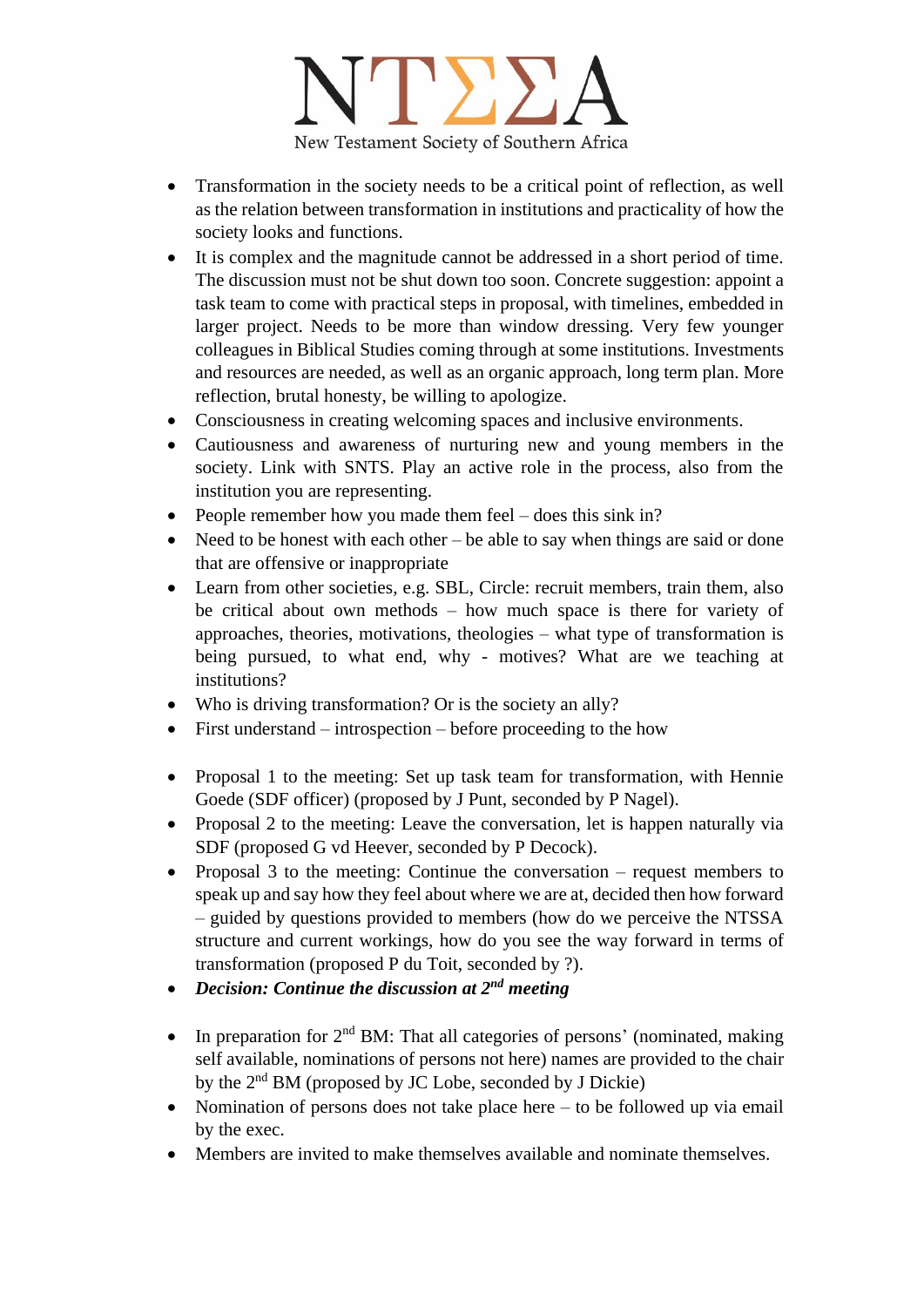

### $2<sup>nd</sup>$  BM

Two proposals on the table:

1) Appoint a task team for creating conducive environment

2) Have no specific plan – let things develop naturally, using initiatives such as the SDF

Compromise proposal: Meeting tasks the Exec with considering and deliberating as to what will contribute to creating conducive environment for a transformative society, and the meeting gives the Exec the freedom to co-opt whomever they think may be useful discussion partners in this regard. Ask the Exec to come back to business meeting next year and take it forward.

### *Decision: Compromise proposal accepted unanimously by the meeting.*

### **7. Financial Statements and Budget (2nd BM)**

Petra Dijkhuizen (Treasurer) goes through audited statements for 2017 (displayed electronically). These are approved by the meeting (proposed by C de Wet, seconded G vd Heever).

Unpaid members will be urgently followed up and removed as members if there is no response – currently 75 registered and paid members – on paper 208 members.

Proposal: Add reference category to website registration for new members

Petra goes through expenses 2018 (displayed electronically). The statements are approved by the meeting (proposed by P Decock, seconded by E Mouton).

The chair thanks Petra for the hard work that has been done to clean up financial matters.

The proposed budget is presented by Petra to the meeting. The budget is approved by the meeting (proposed by P du Toit, seconded by E Mouton).

Suggestion from the floor: Phase in budget item for conferences outside of SA

#### **8. New Matters**

### **8.1. Website and Online Membership Development (2nd BM)**

Things are running smoother. The Exec is grateful for the response from members of the society in making use of the website for registration as members, and registration for the conference.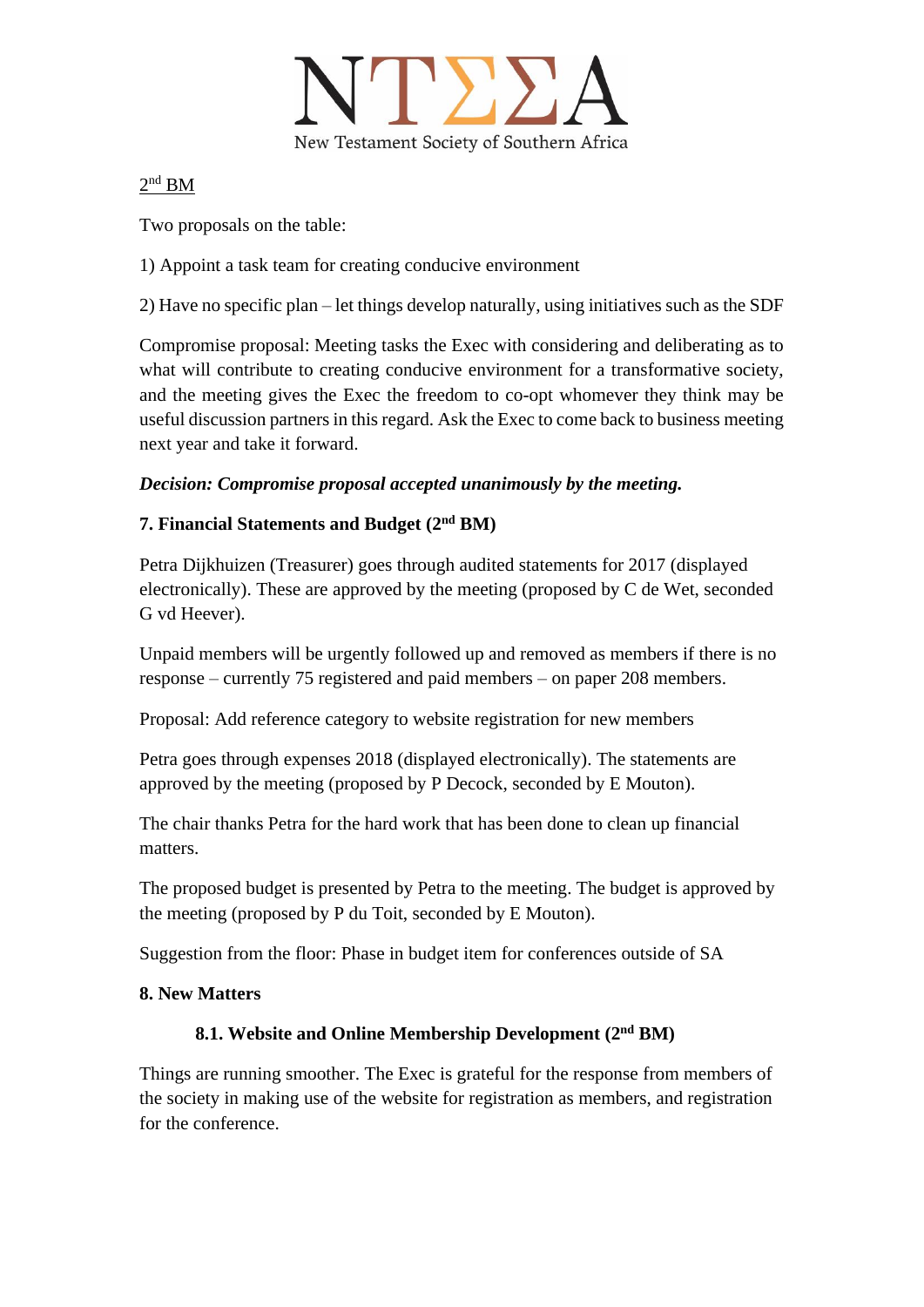

Suggestion from the floor: Need to begin thinking of a situation where the minority of active members are employed full-time NT scholars – create platform where resources are available and which is accessible for contributions for people who are NT scholars in a part-time capacity.

Going forward: Submission of abstracts for conferences to take place via the website. Create a discussion forum on the website. Add a reference category for website.

### **8.2 Student Paper Prize 2019 (2nd BM)**

Submission of papers presented at the conference will be considered after the conference, and must be sent to the NT editor, Llewellyn Howes. The winner will be made known to the society by email and will be acknowledged at next year's conference.

### **8.3 Honorary President 2019-2020 (2nd BM)**

The names on the table are: Prof Daan Cloete (UWC), Prof Bernard Combrink (SU), Prof Bernard Lategan (SU), Prof Jonathan Draper (UKZN).

Proposal: Prof Daan Cloete is nominated as Honorary President 2019-2020, Prof Jonathan Draper Honorary President 2020-2021 (accepted unanimously by the meeting).

### **8.4 Future conference outside SA (2nd BM)**

A preliminary invitation has been offered by Prof Musa Dube to have the annual conference at the University of Botswana.

There is work to be done before determining the venue for 2021. UNISA colleagues in principal agree for UNISA to be the alternative 'local' host. This will be confirmed as soon as possible.

### **8.5 New Subgroups (2nd BM)**

Gender and Sexuality subgroup: There still remains much more work to be done in the field of gender, sexuality, and NT studies. It is proposed that this subgroup (which dissolves after hosting this conference), reconvenes and continues again as a subgroup until the next Gender and Sexuality hosted conference (2023) (accepted unanimously by the meeting).

Members J Punt and C de Wet will work on a proposed change to the constitution to make provision for projects alongside subgroups. This proposal will be circulated among members beforehand, to be tabled for the agenda of the 2020 BM.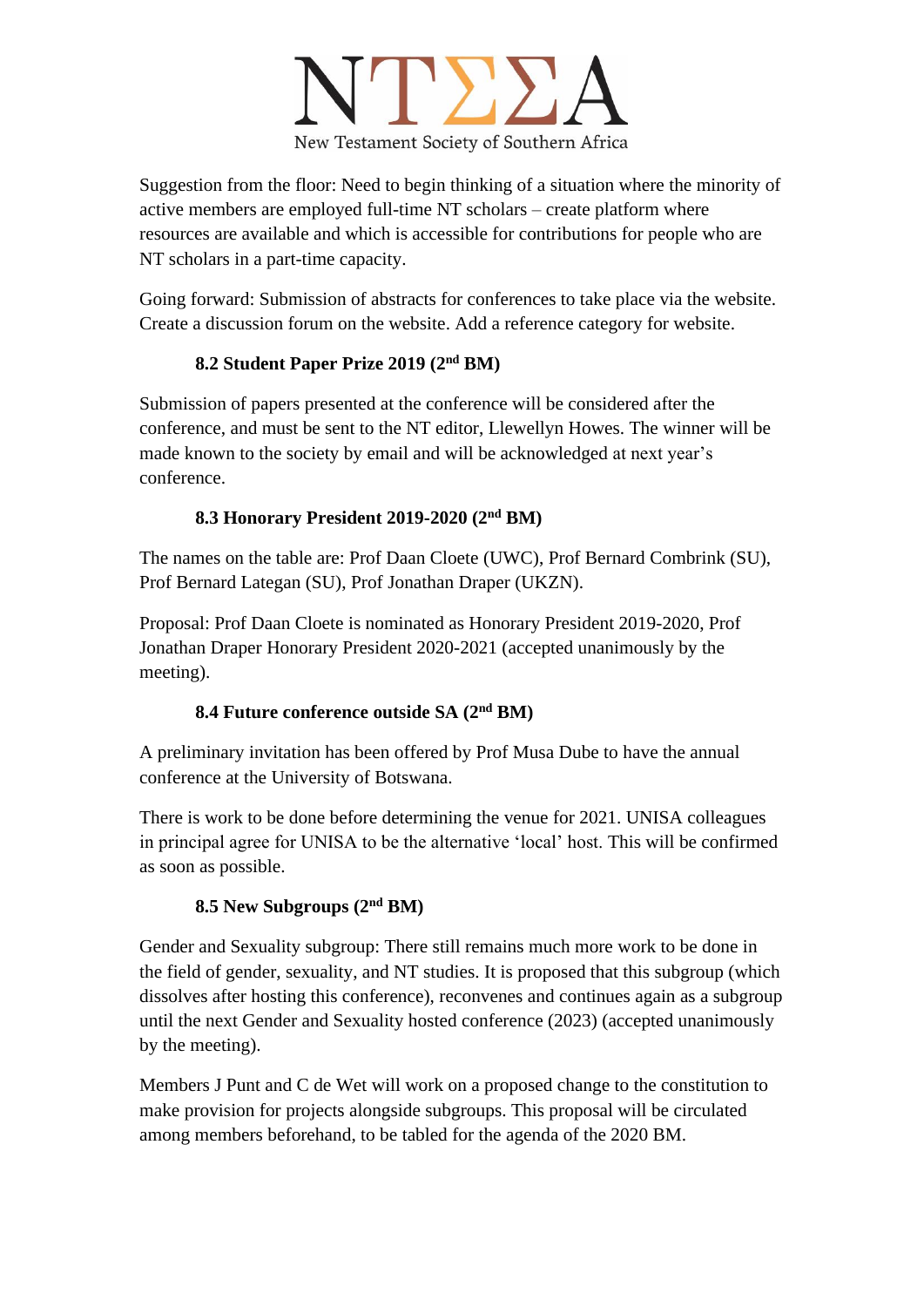

### **8.6 One Business Meeting (2nd BM)**

Suggestion from the floor: Two BM's are in order. The last BM should take place before the conference dinner on the penultimate day (instead of on the last day). The BM's of subgroups can take place parallel on the last day.

### **8.7 New Members (2nd BM)**

(Much confusion over the details of this point of the agenda – meeting requested to send all details of new members via email to the Secretary.)

- Paul Adebayo (SU) (Proposed by J Punt, Seconded by P Nagel)
- Elma Cornelius (NWU) Returning member
- Stefan de Klerk (SU) (Proposed by J Punt, Seconded by P Nagel)
- Jill Gorven (SATS) (Proposed by Izaak Connoway, Seconded by P Nagel)
- Mpumhezi Hombana (SU) (Proposed by M Nel, Seconded by L Howes)
- *Korea - ?*
- Honore Sewakpo (Nigeria) (Proposed by C de Wet, Seconded by L Nortjé-Meyer)
- Annelie van der Bank (UNISA) (Proposed by G vd Heever, Seconded by Chris de Wet)
- *Australia - ?*
- KiWoon Lee (SU) (Proposed by E Mouton, Seconded by J Punt)
- *José (SATS) - ?*
- Endale Sebsebe Mekonnen (Ethiopië; SU), Bekele Deboch Anshiso (Ethiopië, SU), Ricardo Smuts (SA; SU), Mawusi Amavenku (Ghana; SU), Benjamin Rojas Yauri (Peru; SU), Vuyani Sindo (SA, SU) (Proposed by J Punt, Seconded by P Decock)

Suggestion: Set up a welcome email for new members, officially welcoming them to the NTSSA and encouraging them to complete registration on the website.

#### **9. Other Administrative Matters**

#### **9.1 Reports from the Office Bearers (2nd BM)**

### **9.1.1 Chairperson Report: Lilly Nortje-Meyer**

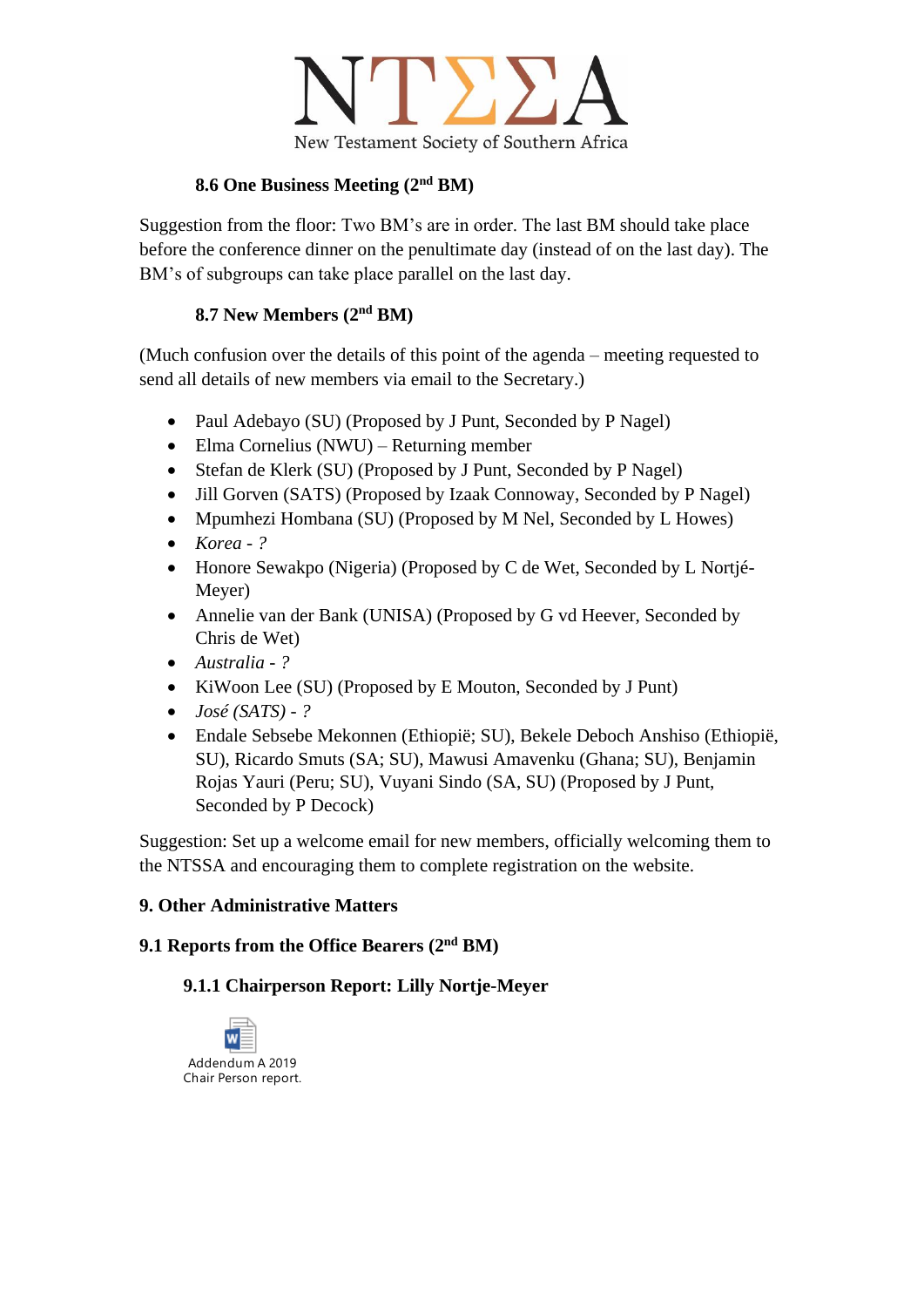

#### **9.1.2 Treasurer Report** (statements and budget)**: Petra Dijkhuizen**

**DDF** Addendum B1 Addendum B2 NTSSAFinancialState NTSSAFinancialState

### **9.1.3 Secretary Report: Nina Muller van Velden**

Notices and information have been distributed to members on the mailing list

Members to ensure correct email address is on the mailing list – website particulars are considered the correct.

The Secretary now also serves as secretary of the Neotestamentica Exec Board. These secretarial duties are only for minute taking during meetings.

#### **9.1.4 Media Report: Peter Nagel**

NTSSA conferences must attempt to be more virtual and acceptable – e.g. plenaries live on Facebook, using website more for conferences – especially for members who cannot attend.

Based on feedback from the meeting, communication on the closing date of registration for the Annual Conference will be clearer – especially via email. There will be improvement on that.

#### **9.1.5 Member for Development Report: Hennie Goede**



Meeting to take note of terms of reference – send comments to Hennie; institutions to nominate person as liaison officer for transformation / SDF.

A word of thanks from the Chair to the Exec, for their hard work and commitment to the NTSSA.

**9.2 Reports from the** *Neotestamentica* **Editor and Chair of the Editorial Board (2nd BM)**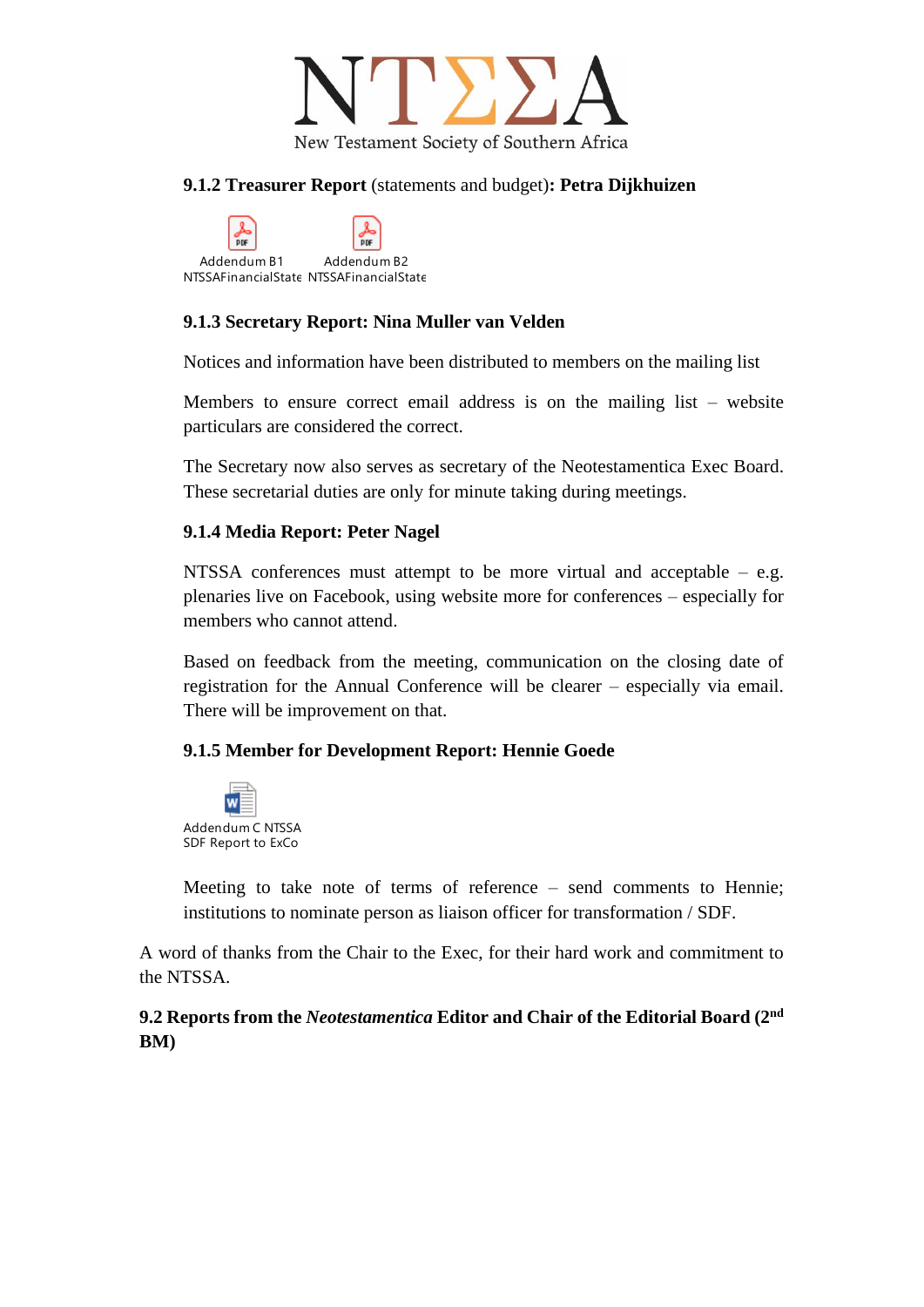

**9.2.1 Report from the Editor of** *Neotestamentica***: Llewellyn Howes/Petra Dijkhuizen**



**9.2.2 Report from the Chair of the Editorial Board of** *Neotestamentica***: Chris de Wet**



#### **9.3 Reports from the NTSSA Subgroups.**

**9.3.1 Pauline Studies: Jeremy Punt and Francois Wessels**



**9.3.2 Early Christian Studies: Chris de Wet and Gerhard van den Heever**



### **9.3.3 Gender and Human Sexuality: Elna Mouton, Lilly Nortjé-Meyer and Johnathan Jodamus**



Addendum H Gender and Human

**9.3.4 Jesus and the Gospels: Llewellyn Howes and Marius Nel**

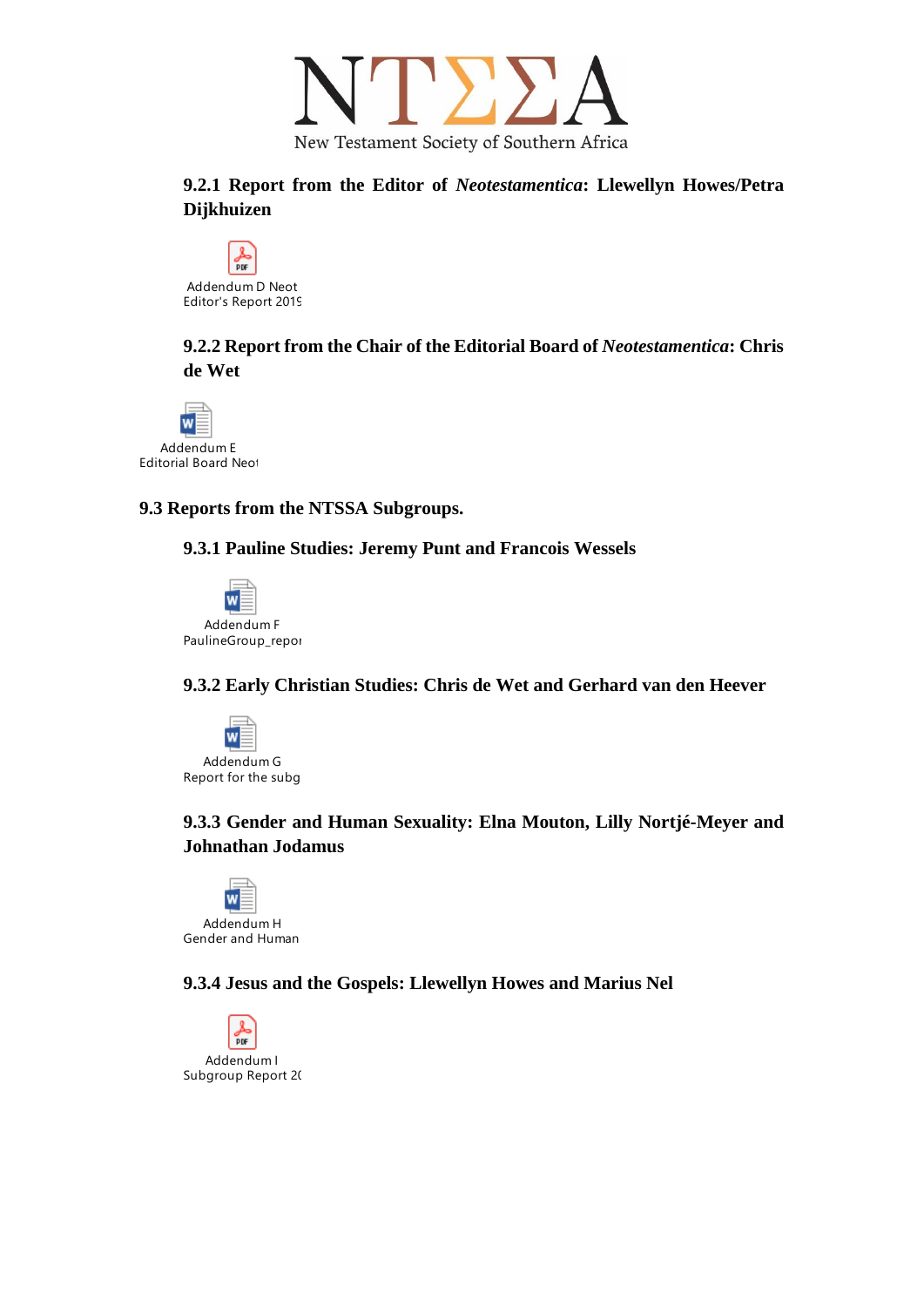

#### **10. Notices**

### **10.1 Future NTSSA conferences (1st and 2nd BM)**

1 st BM

Possibilities outside of the borders of SA – University of Botswana, Gaborone; Lesotho?

2020 – Early Christian Studies – UWC

2021 – Jesus and the Gospels – Possibly Gabarone, University of Botswana. Logistics of responsibilities to be discussed as soon as possible. Conference committee will have to be set up at UB and work together with a NTSSA member. Word of thanks from Llewellyn Howes to Musa Dube for the generosity.

2022 – Pauline Writings – Stellenbosch University – dates not available yet

2023 -

Revival of former subgroups and/or suggestions for new subgroups is of importance.

It is suggested that new subgroup will host 2023 conference.

Further discussion during 2<sup>nd</sup> business meeting.

 $2<sup>nd</sup>$  BM

2020 – UWC – Early Chr Studies, 29 June – 3 July

2021 – Jesus and the Gospel – Bots / UNISA – Easter break

2022 – Pauline – SU – Easter break

2023 – Gender – TBA – (3-7 July ISBL in Pretoria, SA)

#### **12. Closing**

J Punt: A word of thanks to the Exec for the support – especially also financial - to make attendance and participation of younger scholars possible.

G vd Heever: A word of appreciation for this conference – it is not all doom and gloom – this was a positive experience.

Chair L Nortjé-Meyer: A word of thanks and appreciation for attendance, participation and positive engagement. Looking forward to the next engagement in UWC in 2020. Safe travels are wished to all.